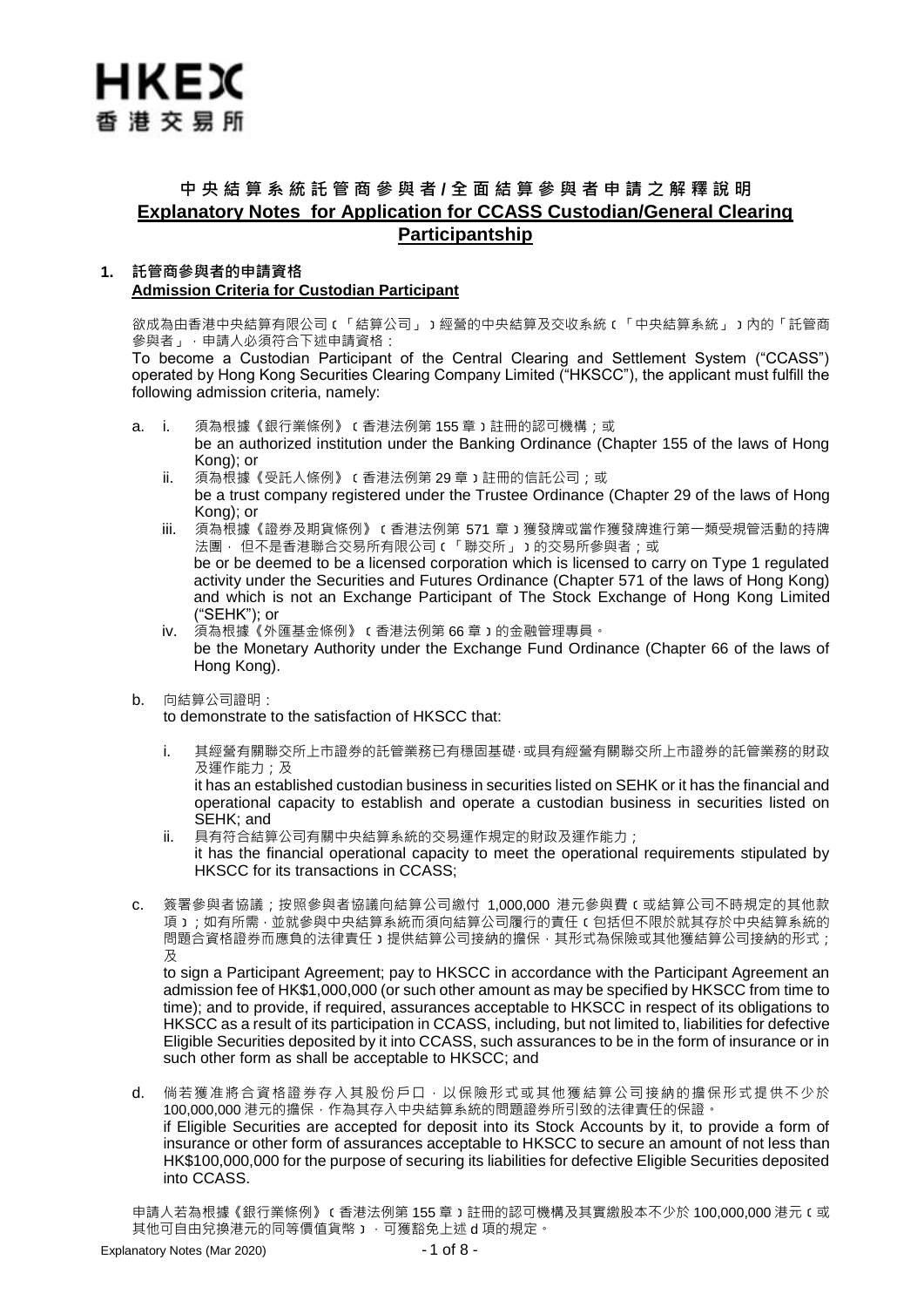An applicant which is an authorised institution under the Banking Ordinance (Chapter 155 of the laws of Hong Kong) and which has paidup share capital of not less than HK\$100,000,000 (or its equivalent in a currency freely convertible into HK dollars) need not comply with item d above.

### **2. 全面結算參與者的申請資格 Admission Criteria for General Clearing Participant**

欲成為由結算公司經營的中央結算系統內的「全面結算參與者」,申請人必須符合下述申請資格: To become a General Clearing Participant ("GCP") of CCASS operated by HKSCC, the applicant must fulfill the following admission criteria, namely:

- a. i. 須為根據《證券及期貨條例》 c 香港法例第 571 章 ) 獲發牌進行第一類受規管活動的持牌法團;或 be a licensed corporation which is licensed to carry on Type 1 regulated activity under the Securities and Futures Ordinance (Chapter 571 of the laws of Hong Kong); or
	- ii. 須為根據《證券及期貨條例》﹝香港法例第 571 章﹞成功登記進行第 1 類受規管活動的註冊機構。 be a registered institution which is registered to carry on Type 1 regulated activity under the Securities and Futures Ordinance (Chapter 571 of the laws of Hong Kong).

### b. (如申請人為持牌法團)

(if the applicant is a licensed corporation)

- i. 須為在香港註冊成立的股份有限公司;及 be a company limited by shares incorporated in Hong Kong; and
- ii. 擁有不少於 3 億港元的速動資金或《財政資源規則》所規定水平 (取較高者) 的速動資金;或 have liquid capital of not less than HK\$300,000,000 or its required liquid capital under the
- Financial Resources Rules, whichever is the higher; or iii. 擁有不少於 3 億港元的實繳股本,以及擁有不少於 1 億港元或《財政資源規則》所規定水平 (取較高者) 的 速動資金。 have paid-up share capital of not less than HK\$300,000,000 and have liquid capital of not less than HK\$100,000,000 or its required liquid capital under the Financial Resources Rules, whichever is the higher.
- c. (如申請人為註冊機構)

(if the applicant is a registered institution)

須為在銀行業(資本)規則的一級資本不少於390,000,000港元(或結算公司不時規定的其他水平) have Tier 1 capital under the Banking (Capital) Rules of not less than HK\$390,000,000 or such other level as prescribed by HKSCC from time to time.

- d. 向結算公司證明其經營有關聯交所上市及/或買賣證券的結算業務已有穩固基礎,或證明其具有經營聯交所上市 及/或買賣證券的結算業務的財政及運作方面的能力 to demonstrate to the satisfaction of HKSCC that it has an established clearing business in securities listed and/or traded on SEHK or it has the financial and operational capacity to establish and operate a clearing business in securities listed and/or traded on SEHK.
- e. 簽署一份參與者協議;按照參與者協議向結算公司繳付 50,000 港元參與費 ·或(如適用)就申請人持有的每個聯 交所交易權向結算公司繳付 50,000 港元參與費 (取較高者) 或結算公司不時規定的其他款額;按照一般規則向 結算公司繳付供款;按照結算公司接納或規定的形式安排賠償保險;如有所需,就參與中央結算系統而須向結 算公司履行的責任(包括但不限於就其存於中央結算系統的問題合資格證券而應負的法律責任)提供獲結算公 司接納的擔保,其形式為保險或其他可獲結算公司接納的形式;並促使其指定銀行同意遵守結算公司有關中央 結算系統款項交收的規定。

to sign a Participant Agreement; to pay to HKSCC as provided in the Participant Agreement an admission fee of HK\$50,000 or HK\$50,000 in respect of each Stock Exchange Trading Right held by the applicant (if applicable) whichever is the higher (or such other amount as may be specified by HKSCC from time to time); to pay to HKSCC its Contribution in accordance with the Rules; to arrange indemnity insurance in a form acceptable to or as prescribed by HKSCC; and to provide, if required, assurances acceptable to HKSCC in respect of its obligations to HKSCC as a result of its participation in CCASS, including, but not limited to, liabilities for defective Eligible Securities deposited by it into CCASS, such assurances to be in the form of insurance or in such other form as shall be acceptable to HKSCC; and to procure the agreement of its Designated Bank to comply with the requirements of HKSCC for CCASS money settlement purposes.

f. 每名結算參與者須向結算公司設立的保證基金繳付供款。各全面結算參與者的最低供款額應為十五萬港元,或 就其持有的每個聯交所交易權供款五萬港元,另再就每名與其訂有結算合約的非結算參與者或非中華通結算參 與者供款五萬港元(取較高者)。各結算參與者的最低供款額須以現金繳付。結算公司可不時訂明其他金額作為 每名結算參與者的最低供款額。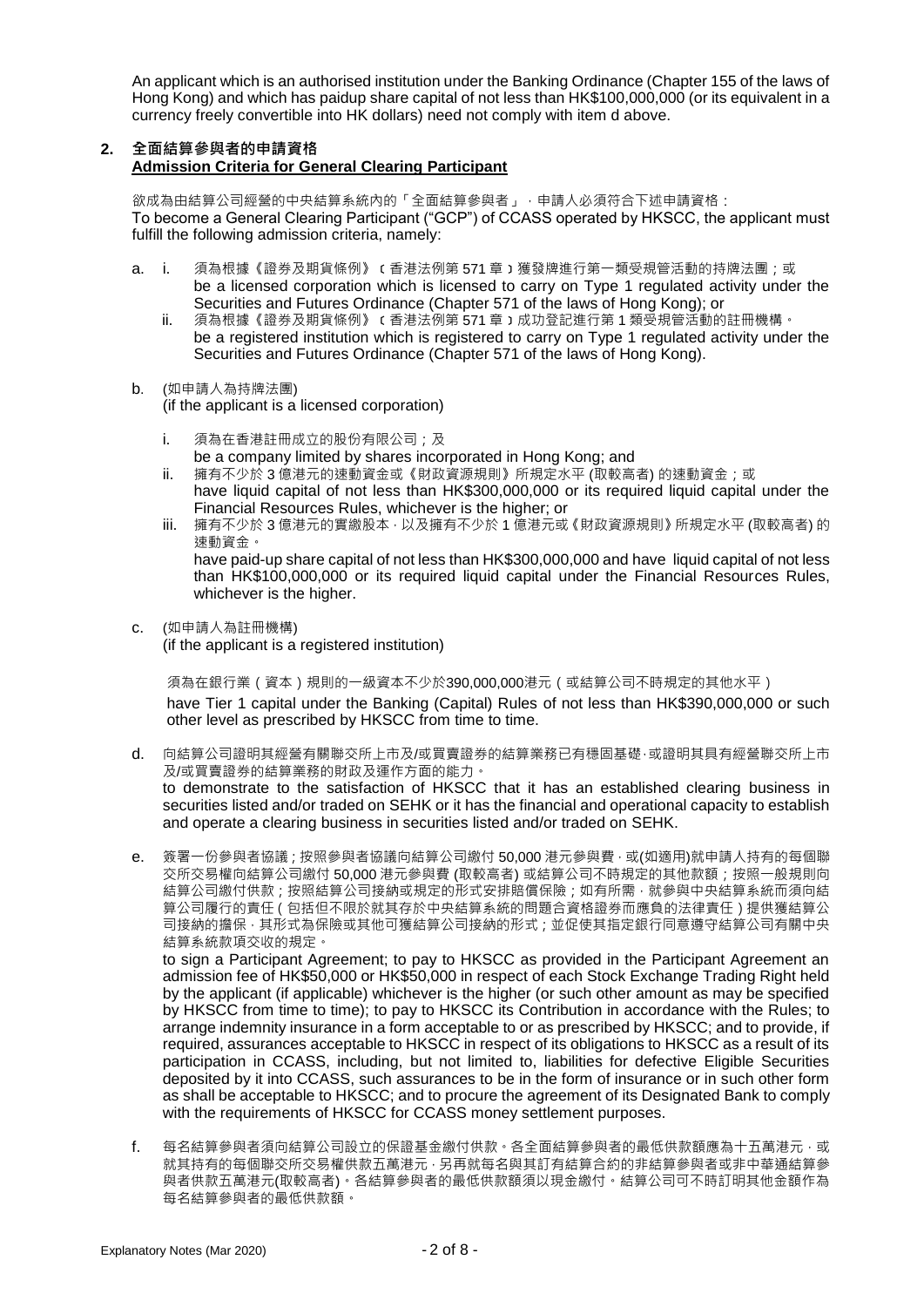to make contribution to the Guarantee Fund of HKSCC. The minimum amount of the contribution to be made by each GCP shall be HK\$150,000 or the aggregate of HK\$50,000 in respect of Stock Exchange Trading Right held by it and HK\$50,000 in respect of each NCP/ NCCCP with whom such GCP has entered into a Clearing Agreement, whichever is the higher. The minimum amount of the contribution to be made by each applicant shall be made in cash. HKSCC may from time to time specify such other amount as the minimum amount of the contribution by each applicant.

#### **3. 遞交申請地點 Where to Submit Application**

申請人須填妥申請文件﹝參閱下述第 4 及 5 段﹞,並郵寄或由專人送交位於香港中環康樂廣場八號交易廣場二期六 樓的香港交易及結算所有限公司(「香港交易所」)現貨交易參與者服務。

Applicant should complete and submit by post or by hand the prescribed application documents (see Notes 4 and 5 below) to Participant Services, Cash Trading of Hong Kong Exchanges and Clearing Limited ("HKEX") at 6/F, Two Exchange Square, 8 Connaught Place, Central, Hong Kong.

#### **4. 須遞交的申請文件 Application Documents to be Submitted**

申請人必須填妥及遞交下列文件: Applicant must complete and submit the following documents:

- a. 中央結算系統託管商參與者/全面結算所參與者申請 Application for CCASS Custodian / General Clearing Participantship
- b. 申請人之董事會議決案之經核證為真實的副本,議決授權申請人的一名行政人員簽署託管商/全面結算參與者 協議書 ﹝ 請參閱附件 1 ﹞ Certified true copy of board resolution of the applicant authorizing an officer(s) of the applicant to execute the Custodian / General Clearing Participant Agreement. (please refer to attachment 1)
- c. 託管商參與者協議,一式兩份﹝參閱下述第 7 段﹞ Custodian / General Clearing Participant Agreement, in duplicate (see Note 7 below)
- d. 有關託管商參與者的運作能力問卷 Questionnaire Relating to Operational Capability of Custodian Participant
- e. 運作及風險控制計劃書 (請參閱參與者及交易權申請之解釋說明附件 2) 只適用於全面結算參與者及結算參與 者 ;

An Operations and Risk Control Plan (please refer to Attachment 2 of Explanatory Notes for Application for Participantship and Trading Right (EN1)) – applicable to General Clearing Participant [http://www.hkex.com.hk/eng/market/hkex\\_part/criteria/partapp/documents/EN1.pdf](http://www.hkex.com.hk/eng/market/hkex_part/criteria/partapp/documents/EN1.pdf)

### **5. 其他所需文件 Other Documents Required**

a. 請遞交下列有關申請人法律身份的文件, 須經由申請人的一位董事、公司秘書或公證人、律師或專業會計師核 證為真實的文件副本:

A copy of each of the following documents relating to applicant's legal status duly certified by any one of the applicant's directors, company secretary or a notary public, a solicitor or professional accountant:

- i. 根據香港《公司條例》成立及受其監管的申請人
	- For applicant formed and registered under the Companies Ordinance of Hong Kong -

### (a) 商業登記證

- Business Registration Certificate
- (b) 最近期的已審核賬目 latest audited accounts
- (c) 若申請人為公司集團的一部份,請提供集團的結構圖表,以顯示集團旗下每間公司的持股百分率、 主要業務及其成立為法團的所在國家

if the applicant is a part of a group of companies, please provide a chart of the group structure to indicate the percentage of equity held, the principal business and country of incorporation of each group company

(d) 為持牌銀行或有限制持牌銀行或接受存款公司或信託公司的註冊證書;或根據《證券及期貨條例》 第 116(1)條經營第 1 類規管活動的持牌法團的牌照證書;或根據《證券及期貨條例》第 119(1)條經 營第 1 類規管活動的註冊機構的牌照證書。

Certificate of Registration as licensed bank or restricted licence bank or deposit-taking company or trust company; or Certificate of Licence as a licensed corporation under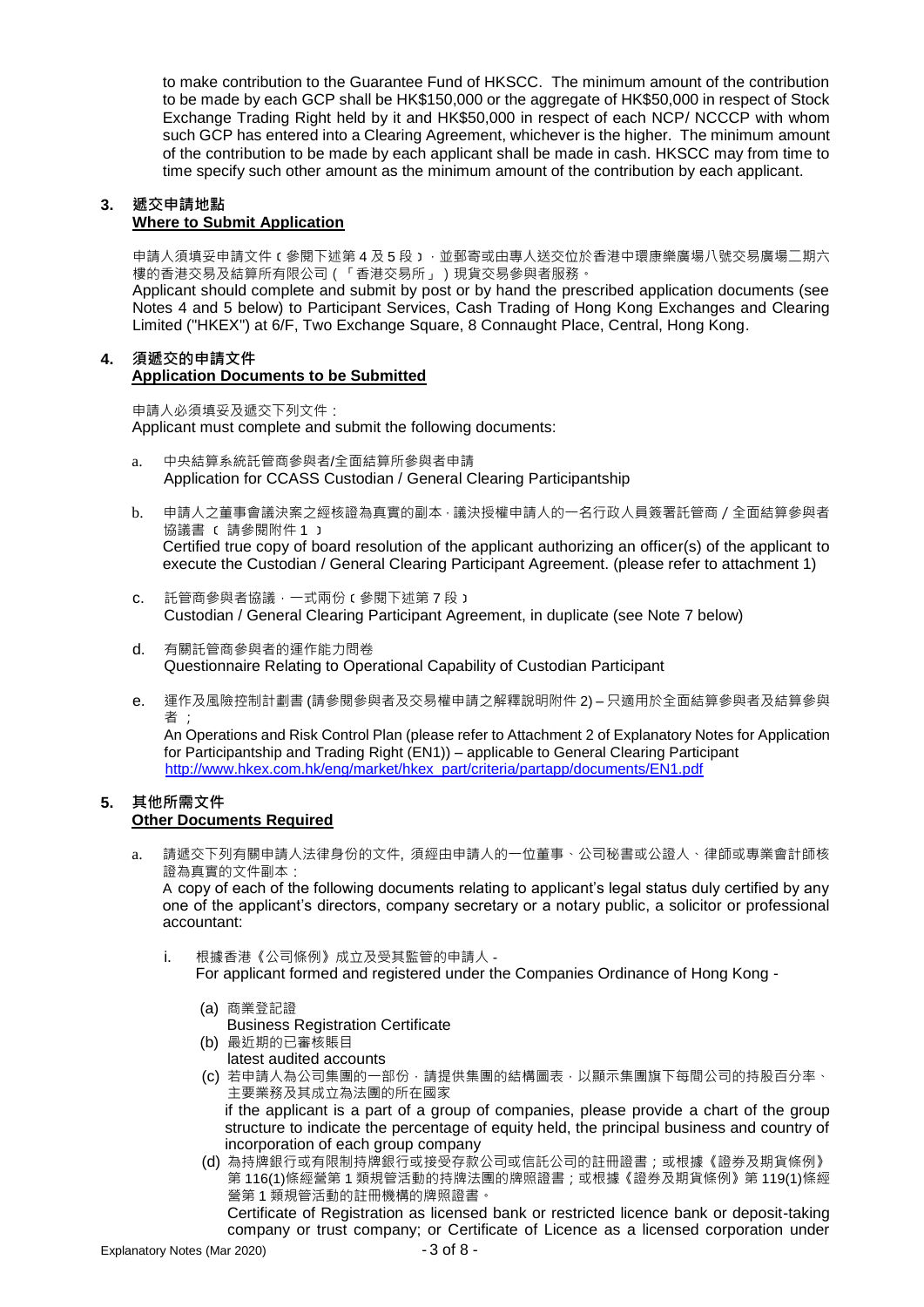section 116(1) of the Securities and Futures Ordinance to carry on Type 1 regulated activity; or Certificate of Licence as a registered institution under section 119(1) of the Securities and Futures Ordinance to carry on Type 1 regulated activity.

- ii. 根據其他國家的規例或法律成立及受其監管,並已根據香港《公司條例》註冊為非香港公司的申請人 For applicant incorporated outside Hong Kong and registered as a non-Hong Kong company under the Companies Ordinance of Hong Kong -
	- (a) 根據香港《公司條例》發出的非香港公司註冊證書
		- Certificate of Registration of Non-Hong Kong Company issued under the Companies Ordinance of Hong Kong
	- (b) 在香港發出的商業登記證 Business Registration Certificate issued in Hong Kong
	- (c) 最近期的已審核賬目
	- latest audited accounts
	- (d) 若申請人為公司集團的一部份,請提供集團的結構圖表,以顯示集團旗下每間公司的持股百分率、 主要業務及其成立為法團的所在國家

if the applicant is a part of a group of companies, please provide a chart of the group structure to indicate the percentage of equity held, the principal business and country of incorporation of each group company

(e) 為持牌銀行或有限制持牌銀行或接受存款公司或信託公司的註冊證書;或根據《證券及期貨條例》 第 116(1)條經營第 1 類規管活動的持牌法團的牌照證書;或根據《證券及期貨條例》第 119(1)條經 營第 1 類規管活動的註冊機構的牌照證書。 Certificate of Registration as licensed bank or restricted licence bank or deposit-taking company or trust company; or Certificate of Licence as a licensed corporation under section 116(1) of the Securities and Futures Ordinance to carry on Type 1 regulated activity; or Certificate of Licence as a registered institution under section 119(1) of the Securities and Futures Ordinance to carry on Type 1 regulated activity.

*(***同時,申請人須為其中央結算系統之參與及運作向結算公司呈交各項文件及表格,有關之文件及表格, 請參閱附件***2***。***)*

*(Applicant should also complete and return various documents and forms to HKSCC in relation to its participation and operations in CCASS. Please refer to Attachment 2 for the list of the relevant documents and forms.)*

### **6. 《中央結算系統一般規則》及《中央結算系統運作程序規則》 "General Rules of CCASS" and "CCASS Operational Procedures"**

參與者協議內訂明,申請人在向香港結算申請成為中央結算系統參與者時,已獲得及完全了解《中央結算系統一般 規則》及《中央結算系統運作程序》﹝共同簡稱為「規則及程序」﹞。申請人應注意,在成為中央結算系統的參與者 後,將受規則及程序所約束,規則及程序載於香港交易所網址 www.hkex.com.hk 上, 及可於香港交易所位於香港交 易廣場 1 期 1 樓的銷售處購買。

The Participant Agreement provides that at the time of its application to HKSCC to become a Participant in CCASS, the applicant has obtained, read and understood the "General Rules of CCASS" and "CCASS Operational Procedures" (collectively referred to as "Rules and Procedures"). Applicant should be aware that the Rules and Procedures would be binding on it upon admission as a CCASS participant. Copy of the Rules and Procedures is available on the website of HKEX at [http://www.hkex.com.hk,](http://www.hkex.com.hk/) and at the Sales Counter of HKEX at 1/F, One Exchange Square, Central, Hong Kong at a prescribed fee.

### **7. 參與者協議 Participant Agreement**

此協議訂明申請人與香港結算因參與中央結算系統而應有的法定合約關係。申請人必須簽署一式兩份協議並將協議 日期留空。香港結算將於批准其申請後,在兩份協議上填上日期(與批准日期相同)及加簽,並將其中一份送交申 請人保管。申請人將由協議上所列日期起成為中央結算系統的參與者。

The Agreement creates the legal contractual relationship between the applicant and HKSCC regarding the applicant's participation in CCASS. Applicant must sign two originals of the Agreement and leave the agreement date blank. On its approval of the application, HKSCC will date the two original Agreements (same as the approval date), sign the same and send one original to the applicant for safe-keeping. The applicant, as of the date of the Agreement, will become a Participant of CCASS.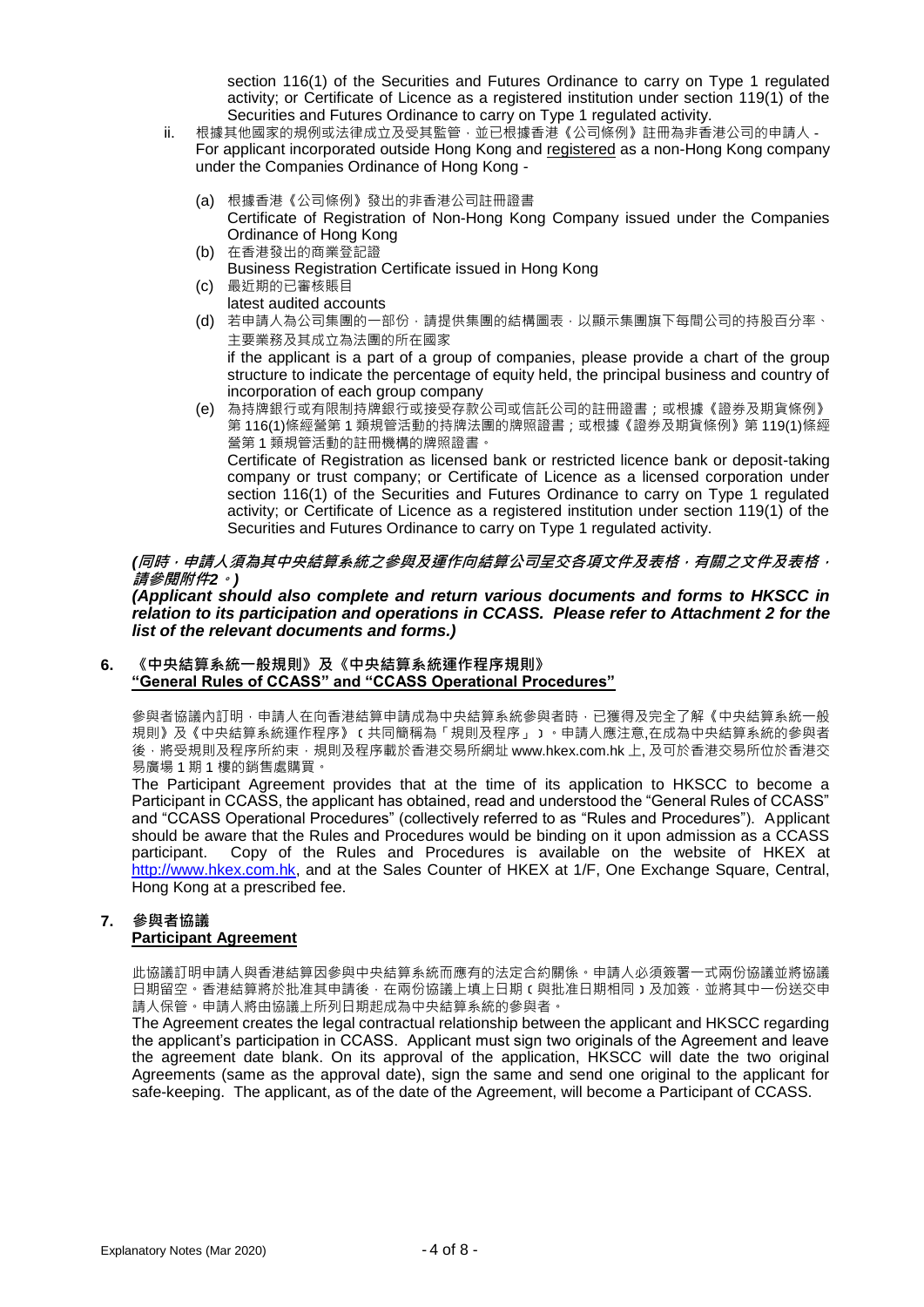## **(SAMPLE RESOLUTION)**

CERTIFIED TRUE EXTRACT of Minutes of the Meeting of the Board of Directors of (name of Applicant) (the "Company") held on (date) at (Place) at (time).

# **APPLICATION FOR ADMISSION AS A CUSTODIAN/GENERAL CLEARING PARTICIPANT OF HONG KONG SECURITIES CLEARING COMPANY LIMITED ("HKSCC")**

**IT WAS RESOLVED THAT** (name of Authorized Person) be authorized to execute and sign on behalf of the Company all relevant documents, including the \*Custodian/General Clearing Participant Agreement, in relation to the admission as a \*Custodian/General Clearing Participant of HKSCC.

\* Please delete where inappropriate

Dated this day of , (Year) . The same of the same state of the Mereby certify that this is a true and correct extract of this original Minutes of the Meeting of Directors of the Company.

Director/Company Secretary

**[This sample resolution is published by Hong Kong Exchanges and Clearing Limited ("HKEX") for reference only. HKEX and its subsidiaries accept no liability (whether in tort or contract or otherwise) for any loss or damage arising from any omission, inaccuracy or errors.]**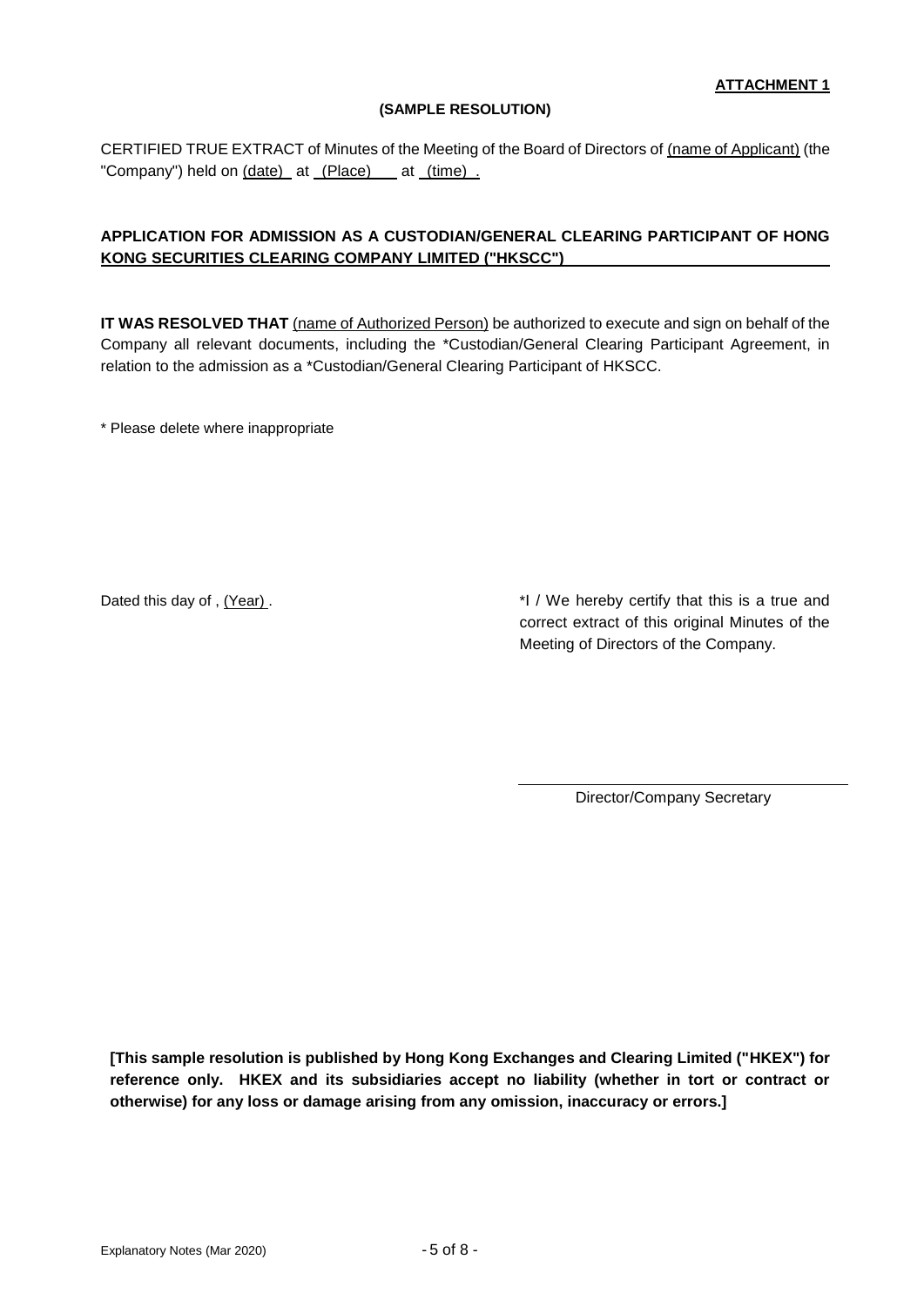### **申請結算公司參與者適用之文件及表格**

## **Document and Forms applicable to Applications for Participantship of HKSCC**

### **注意事項 :**

### **Notes :**

1. 申請人須為其中央結算系統之參與及運作向結算公司呈交下列文件及表格。結算公司在接獲申請後,將會提供 有關之文件及表格予申請人填寫。 Applicant should complete and return the following documents and forms to HKSCC in relation to its

participation and operations in CCASS. HKSCC will provide the relevant documents and forms to the applicant upon receipt of the application.

- 2. 申請人須呈交予結算公司董事會議決案之經核證為真實的副本,議決授權申請人的一名行政人員給予結算公司 有關申請人在中央結算系統之參與及運作之所有事宜的書面指示 (請參閱附件3); Applicant should provide to HKSCC a certified true copy of the board resolution authorizing an officer(s) of the applicant to give written instructions to HKSCC in connection with any matters arising from the applicant's participation and operations in CCASS of HKSCC (please refer to Attachment 3);
- 3. 申請人在填寫有關文件或表格時,如有疑問或需要協助,請聯絡中央結算系統熱線 (電話: 2979-7111)。 Should the applicant have any question or require assistance when completing the documents or forms, please contact CCASS hotline at 2979-7111.

#### **文件及表格 : Documents and Forms :**

*(*結算公司在接獲申請後,將會提供下列之文件及表格予申請人填寫*) (The following documents and forms will be provided by HKSCC to the applicant upon receipt of the application.)*

- 1. 下列之結算系統的現金結算授權書: The following authorization forms for effecting the CCASS money settlement:
	- i. 電子付款指示扣賬及資料申請授權書; Debit Authorisation for Electronic Payment Instruction and Authorisation to Disclose Information Form;
	- ii. 直接扣賬授權及資料申報授權書;及 Direct Debit Authorisation for Electronic Payment Instruction and Authorisation Form to Disclose Information Form; and
	- iii. 票據交換所自動轉賬系統 (CHATS) 付款指示扣賬及資料申報授權書如適用; Debit Authorisation for Clearing House Automated Transfer System (CHATS) Payment Instruction and Authorization to Disclose Information Form, if applicable;
- 2.「獲授權簽署人仕」名單及簽署式樣; List of Authorized Signatories with Specimen Signatures;
- 3. 新參與者的公司資料; Company Particulars Form for New CCASS Participant;
- 4. 新參與者獨立股份戶口表格; Stock Segregated Account Maintenance Form for New Participant;
- 5. 安裝 CCASS/3 終端機申請表; Application Form for Installation of CCASS/3 Terminal(s);
- 6. CCASS/ CCMS SDNet Line Service 申請表; CCASS/ CCMS SDNet Line Service Application Form;
- 7. 新參與者的聰明卡申請表; Smartcard Request Form for New Participant;
- 8. 新參與者的管理人仕的使用組別資料; User Profile for Delegated Administrator for New Participant.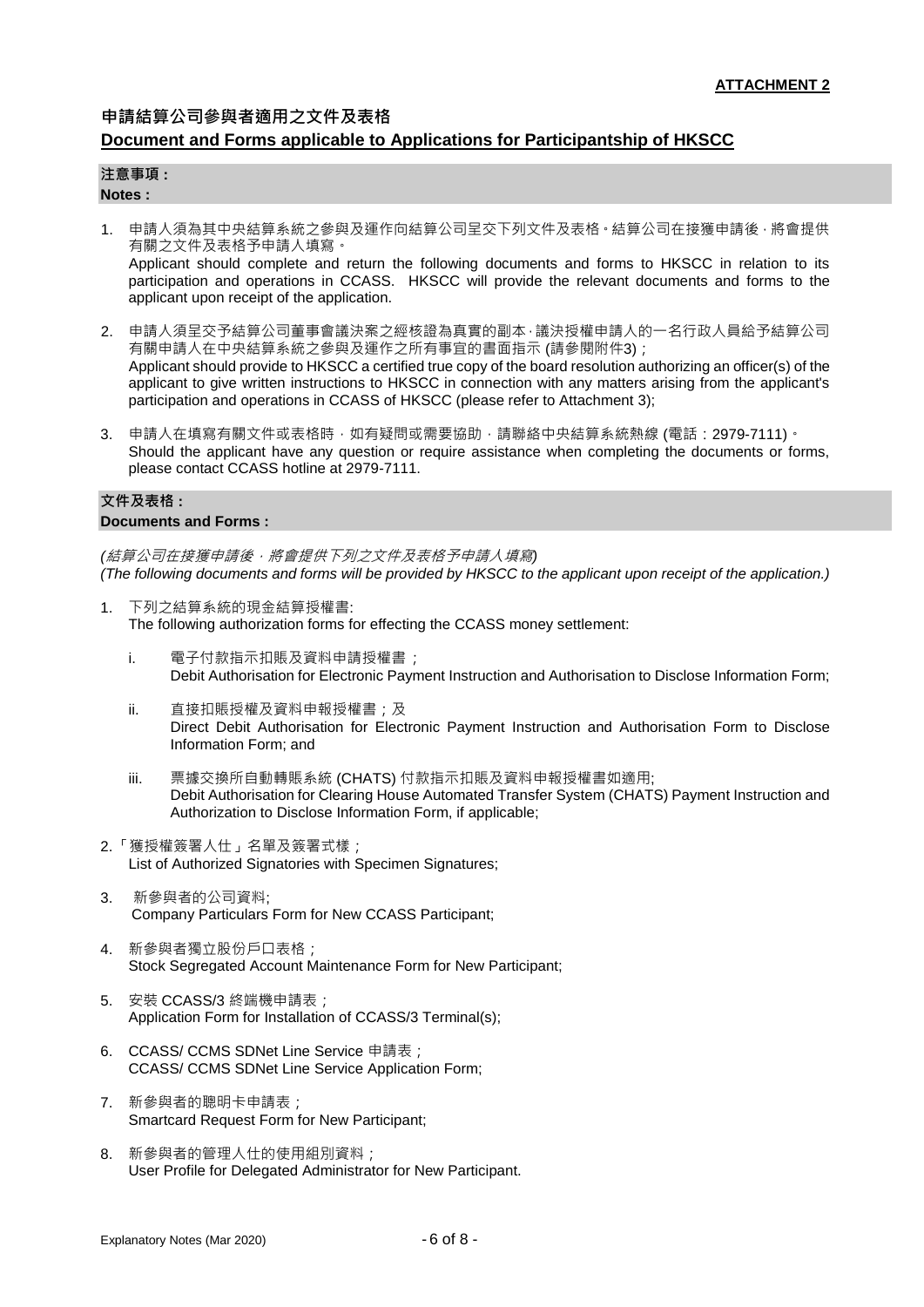### **ATTACHMENT 3**

#### **(SAMPLE RESOLUTION)**

| (Date) at |                 | (Place) at |                |  |                                             | (Time). |  |                                      |  |
|-----------|-----------------|------------|----------------|--|---------------------------------------------|---------|--|--------------------------------------|--|
|           |                 |            |                |  | (Name of Applicant) (the "Company") held on |         |  |                                      |  |
| CERTIFIED | TRUE EXTRACT of |            | Minutes of the |  |                                             |         |  | Meeting of the Board of Directors of |  |

**□** Please tick **""** in appropriate boxes below

# **APPLICATION FOR ADMISSION AS A□ CUSTODIAN / □ GENERAL CLEARING PARTICIPANT OF HONG KONG SECURITIES CLEARING COMPANY LIMITED ("HKSCC")**

**IT WAS RESOLVED THAT**, upon being admitted as a **□** Custodian/ **□** General Clearing Participant of HKSCC, the following list of signatories ("Authorized Signatories") be authorized to give written instructions to HKSCC in connection with any matters arising from the Company's participation and operations in Central Clearing and Settlement System ("CCASS") and that

- **□** any one of the Authorized Signatories signing alone shall be valid/
- **□** any two of the Authorized Signatories signing jointly shall be valid/
- **□** any two of Group A or any one Group A and any one of Group B of the Authorized Signatories signing jointly shall be valid/
- **□** company chop must be affixed in addition to signature(s):
- **□** company chop is not required to be affixed in addition to signature(s):
- **□** others: \_\_\_\_\_\_\_\_\_\_\_\_\_\_\_\_\_\_\_\_\_\_\_\_\_\_\_\_\_\_\_\_\_\_\_\_\_\_\_\_\_\_\_\_\_\_\_\_\_\_\_\_\_\_\_\_\_\_\_\_\_\_\_\_\_\_\_\_\_\_\_\_\_\_\_\_

| No. | Full Name in English | Signing Group<br>(please state N.A. if<br>not applicable) |  |  |
|-----|----------------------|-----------------------------------------------------------|--|--|
|     |                      |                                                           |  |  |
|     |                      |                                                           |  |  |
|     |                      |                                                           |  |  |
|     |                      |                                                           |  |  |
|     |                      |                                                           |  |  |
|     |                      |                                                           |  |  |

**IT WAS FURTHER RESOLVED THAT** the Company shall hold HKSCC harmless against any and all claims that may arise by reason of HKSCC acting on such written instructions of the Authorized Signatories and HKSCC shall incur no liabilities for or in respect of any such action.

Dated this day of, \_\_\_\_\_\_\_\_\_\_ (Year). The example of the latter in the local distribution of the latter and correct extract of this original Minutes of the Meeting of Directors of the Company.

□ Director / □ Company Secretary